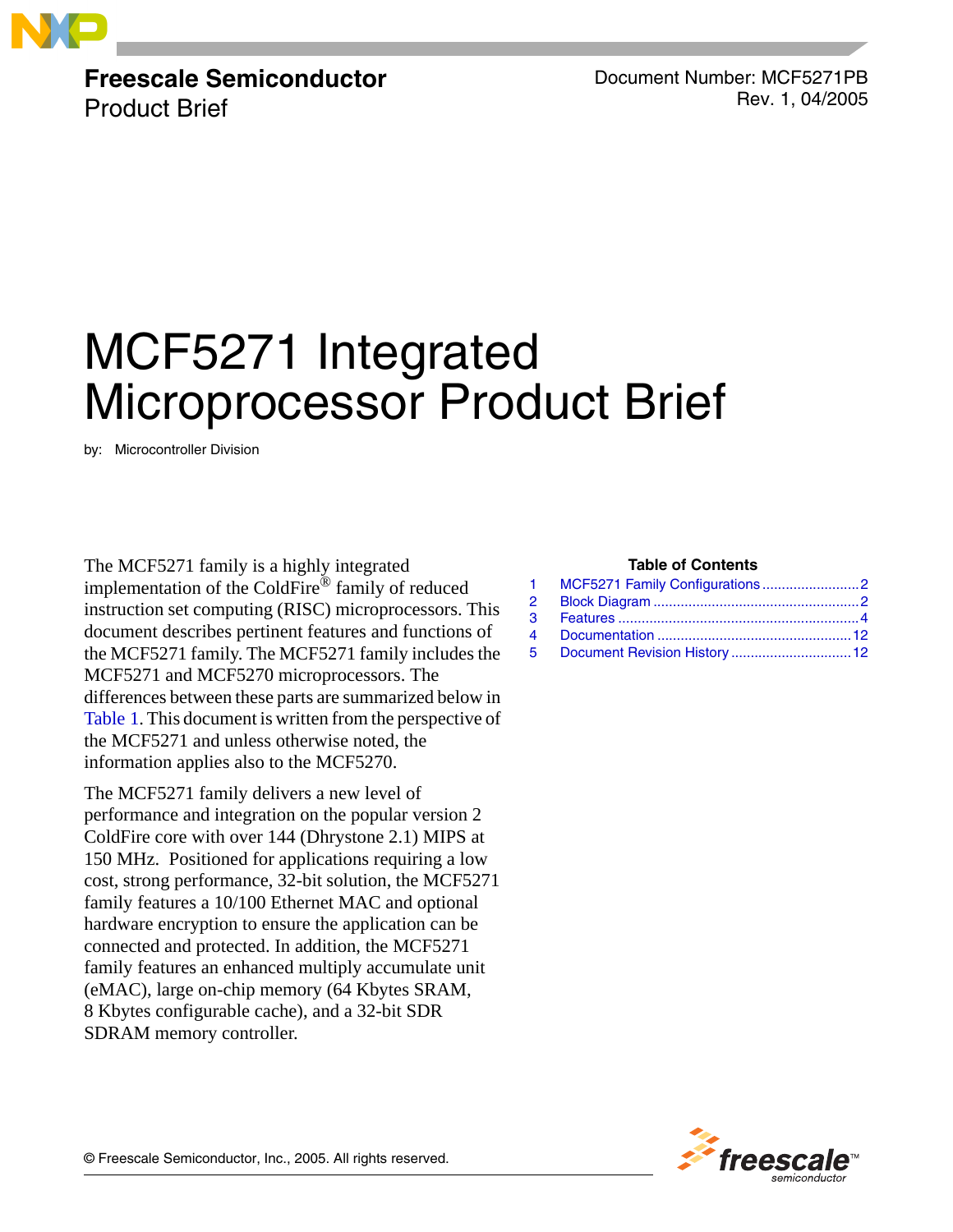

#### **MCF5271 Family Configurations**

To locate any published errata or updates for this document, refer to the ColdFire products website at [http://www.freescale.com/coldfire.](http://www.freescale.com/coldfire)

# <span id="page-1-0"></span>**1 MCF5271 Family Configurations**

| <b>Module</b>                                                     | 5270                    | 5271                             |
|-------------------------------------------------------------------|-------------------------|----------------------------------|
| ColdFire V2 Core with EMAC<br>(Enhanced Multiply-Accumulate Unit) | x                       | x                                |
| <b>System Clock</b>                                               | up to 150 MHz           |                                  |
| Performance (Dhrystone/2.1 MIPS)                                  | up to 144               |                                  |
| Instruction/Data Cache                                            | 8 Kbytes                |                                  |
| Static RAM (SRAM)                                                 | 64 Kbytes               |                                  |
| Interrupt Controllers (INTC)                                      | $\overline{2}$          | $\overline{c}$                   |
| Edge Port Module (EPORT)                                          | x                       | x                                |
| External Interface Module (EIM)                                   | x                       | x                                |
| 4-channel Direct-Memory Access (DMA)                              | x                       | x                                |
| <b>SDRAM Controller</b>                                           | x                       | x                                |
| Fast Ethernet Controller (FEC)                                    | x                       | x                                |
| Cryptography Hardware Accelerators                                |                         | x                                |
| Watchdog Timer (WDT)                                              | x                       | x                                |
| Four Periodic Interrupt Timers (PIT)                              | x                       | x                                |
| 32-bit DMA Timers                                                 | $\overline{\mathbf{4}}$ | 4                                |
| <b>QSPI</b>                                                       | x                       | x                                |
| UART(s)                                                           | 3                       | 3                                |
| $\overline{I^2C}$                                                 | x                       | x                                |
| General Purpose I/O Module (GPIO)                                 | x                       | x                                |
| JTAG - IEEE 1149.1 Test Access Port                               | x                       | x                                |
| Package                                                           | 160 OFP                 | 160 QFP<br>196 MAPBGA 196 MAPBGA |

### **Table 1. MCF5270/71 Family Configurations**

# <span id="page-1-1"></span>**2 Block Diagram**

The superset device in the MCF5271 family comes in a 196 mold array process ball grid array (MAPBGA) package. [Figure 1](#page-2-0) shows a top-level block diagram of the MCF5271.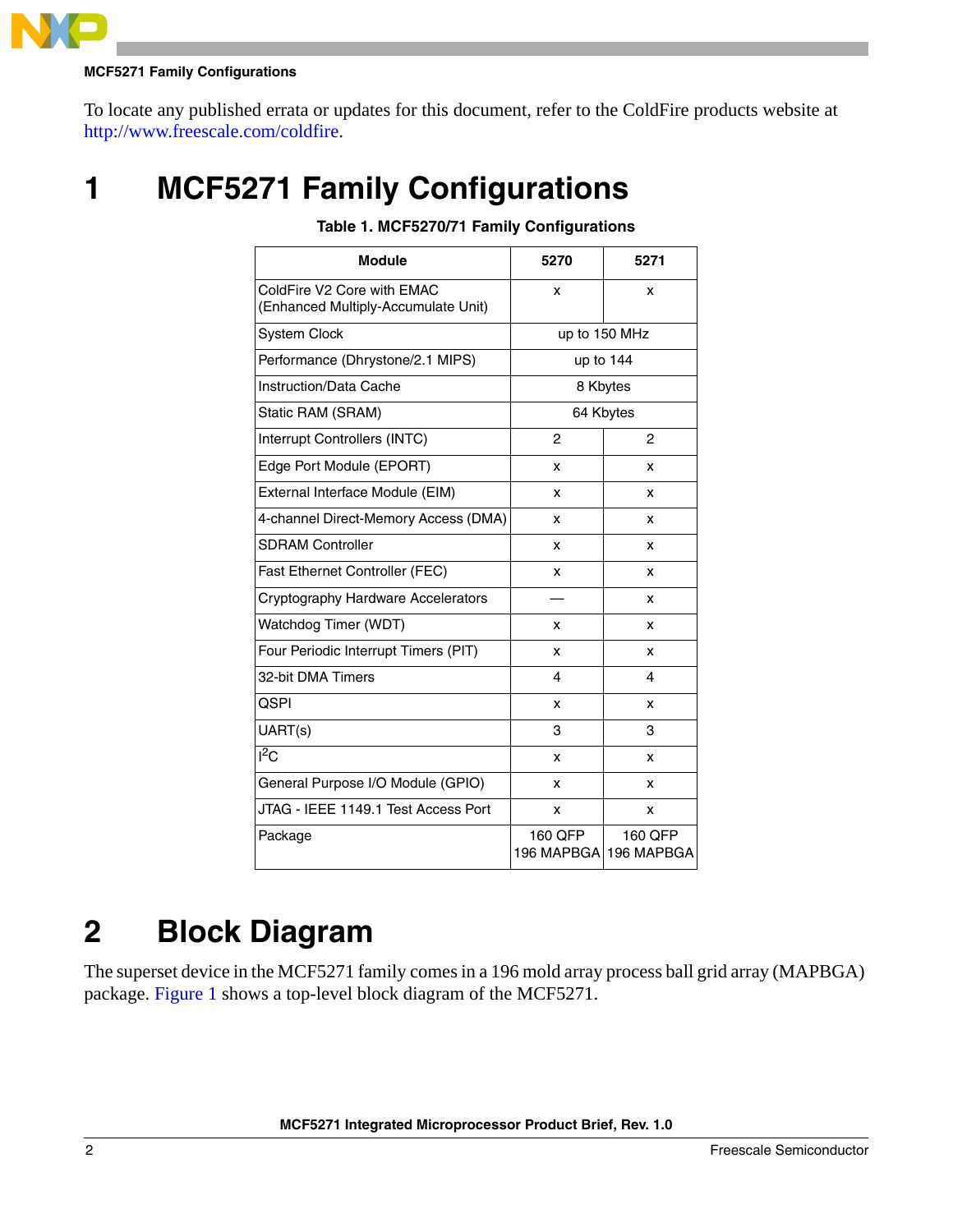

#### **Block Diagram**



<span id="page-2-0"></span>**Figure 1. MCF5271 Block Diagram**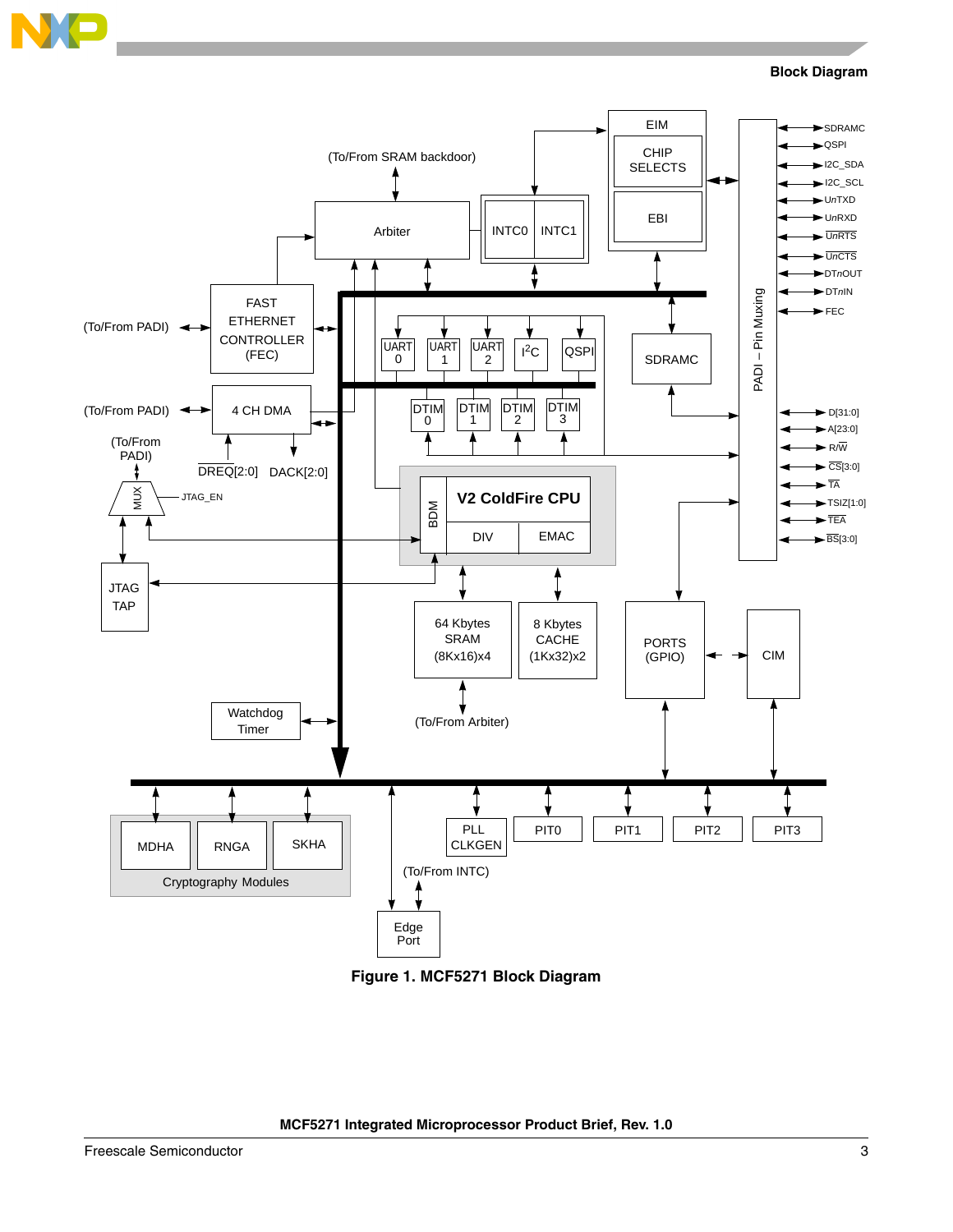

<span id="page-3-0"></span>The below section briefly describes the features of the device. Subsequent sections provide more information about the individual modules.

### **3.1 Feature Overview**

- Version 2 ColdFire variable-length RISC processor core
	- Static operation
	- 32-bit address and data path on-chip
	- Processor core runs at twice the bus frequency
	- Sixteen general-purpose 32-bit data and address registers
	- Implements the ColdFire Instruction Set Architecture, ISA\_A, with extensions to support the user stack pointer register, and 4 new instructions for improved bit processing
	- Enhanced Multiply-Accumulate (EMAC) unit with four 48-bit accumulators to support 32-bit signal processing algorithms
	- Illegal instruction decode that allows for 68K emulation support
- System debug support
	- Real time trace for determining dynamic execution path
	- Background debug mode (BDM) for in-circuit debugging
	- Real time debug support, with two user-visible hardware breakpoint registers (PC and address with optional data) that can be configured into a 1- or 2-level trigger
- On-chip memories
	- 8-Kbyte cache, configurable as instruction-only, data-only, or split I-/D-cache
	- 64-Kbyte dual-ported SRAM on CPU internal bus, accessible by core and non-core bus masters (e.g., DMA, FEC)
- Fast Ethernet Controller (FEC)
	- 10 BaseT capability, half duplex or full duplex
	- 100 BaseT capability, half duplex or full duplex
	- On-chip transmit and receive FIFOs
	- Built-in dedicated DMA controller
	- Memory-based flexible descriptor rings
	- Media independent interface (MII) to external transceiver (PHY)
- Three Universal Asynchronous Receiver Transmitters (UARTs)
	- 16-bit divider for clock generation
	- Interrupt control logic
	- Maskable interrupts
	- DMA support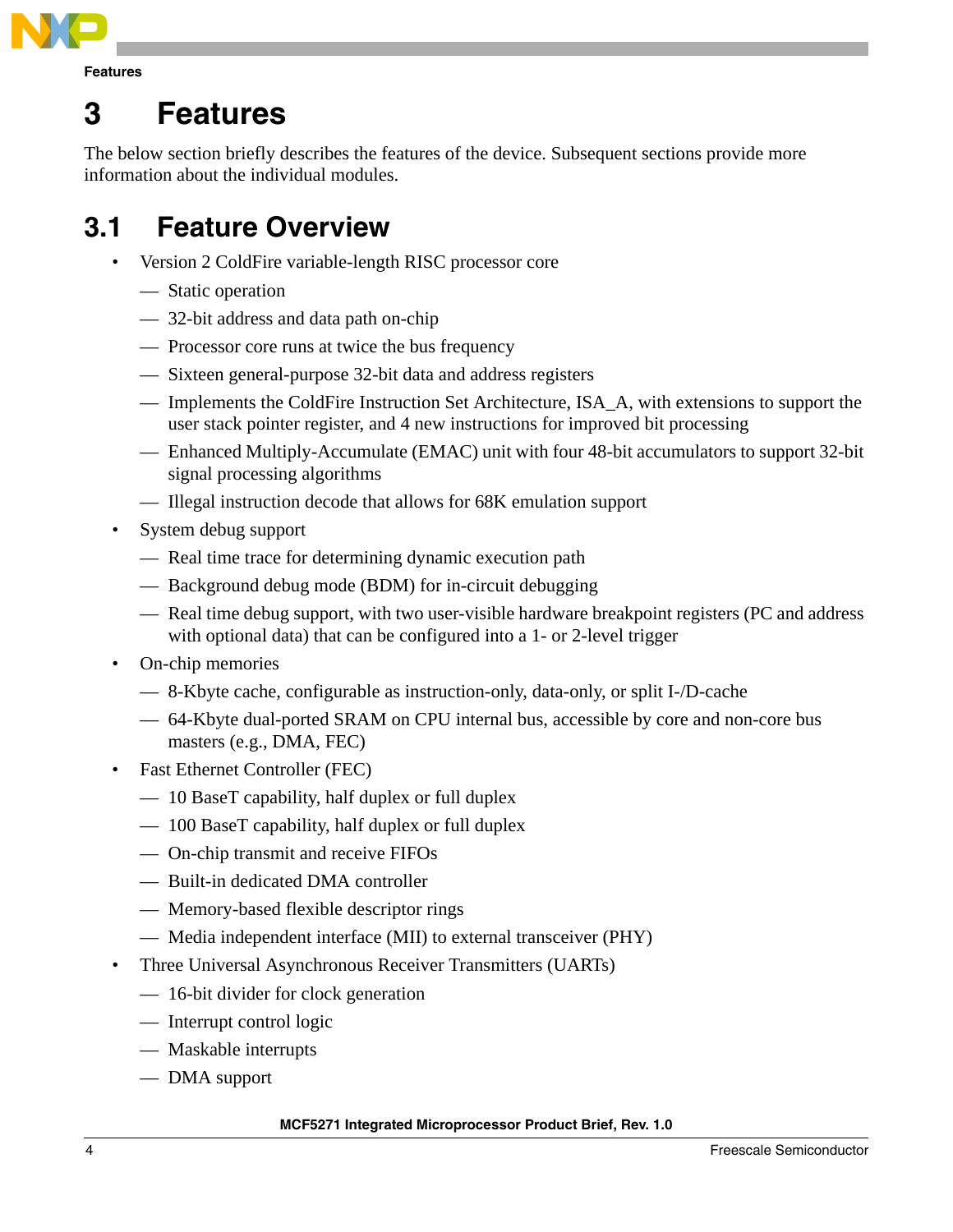

- Data formats can be 5, 6, 7 or 8 bits with even, odd or no parity
- Up to 2 stop bits in  $1/16$  increments
- Error-detection capabilities
- Modem support includes request-to-send  $(\overline{URTS})$  and clear-to-send  $(\overline{UCTS})$  lines for two UARTs
- Transmit and receive FIFO buffers
- I<sup>2</sup>C Module
	- Interchip bus interface for EEPROMs, LCD controllers, A/D converters, and keypads
	- Fully compatible with industry-standard I2C bus
	- Master or slave modes support multiple masters
	- Automatic interrupt generation with programmable level
- Queued Serial Peripheral Interface (QSPI)
	- Full-duplex, three-wire synchronous transfers
	- Up to four chip selects available
	- Master mode operation only
	- Programmable master bit rates
	- Up to 16 pre-programmed transfers
- Four 32-bit DMA Timers
	- 13-ns resolution at 75 MHz
	- Programmable sources for clock input, including an external clock option
	- Programmable prescaler
	- Input-capture capability with programmable trigger edge on input pin
	- Output-compare with programmable mode for the output pin
	- Free run and restart modes
	- Maskable interrupts on input capture or reference-compare
	- DMA trigger capability on input capture or reference-compare
- Four Periodic Interrupt Timers (PITs)
	- 16-bit counter
	- Selectable as free running or count down
- Software Watchdog Timer
	- 16-bit counter
	- Low power mode support
- Phase Locked Loop (PLL)
	- Crystal or external oscillator reference
	- 8 to 25 MHz reference frequency for normal PLL mode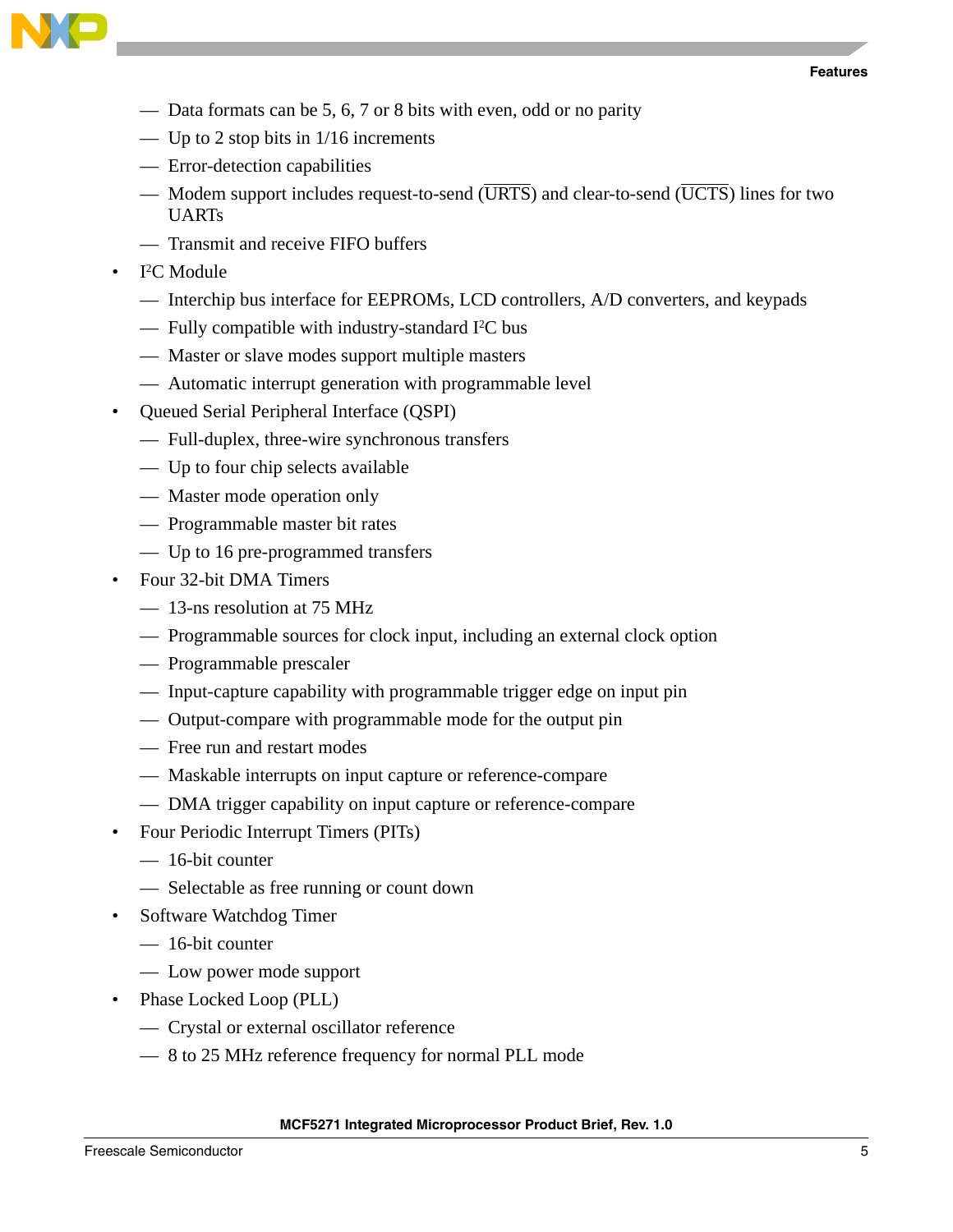

- 24 to 75 MHz oscillator reference frequency for 1:1 mode
- Separate clock output pin
- Interrupt Controllers  $(x2)$ 
	- Support for up to 41 interrupt sources organized as follows:
		- 34 fully-programmable interrupt sources
		- 7 fixed-level external interrupt sources
	- Unique vector number for each interrupt source
	- Ability to mask any individual interrupt source or all interrupt sources (global mask-all)
	- Support for hardware and software interrupt acknowledge (IACK) cycles
	- Combinatorial path to provide wake-up from low power modes
- DMA Controller
	- Four fully programmable channels
	- Dual-address and single-address transfer support with 8-, 16- and 32-bit data capability along with support for 16-byte (4 x 32-bit) burst transfers
	- Source/destination address pointers that can increment or remain constant
	- 24-bit byte transfer counter per channel
	- Auto-alignment transfers supported for efficient block movement
	- Bursting and cycle steal support
	- Software-programmable connections between the four DMA channels and the 14 DMA requesters in the UARTs (6), 32-bit timers (4), and external logic (4)
- External Bus Interface
	- Glueless connections to external memory devices (e.g., SRAM, Flash, ROM, etc.)
	- SDRAM controller supports 8-, 16-, and 32-bit wide memory devices
	- Support for n-1-1-1 burst fetches from page mode Flash
	- Glueless interface to SRAM devices with or without byte strobe inputs
	- Programmable wait state generator
	- 32-bit bidirectional data bus
	- 24-bit address bus
	- Up to eight chip selects available
	- Byte/write enables (byte strobes)
	- Ability to boot from external memories that are 8, 16, or 32 bits wide
- Chip Integration Module (CIM)
	- System configuration during reset
	- Selects one of four clock modes
	- Sets boot device and its data port width
	- Configures output pad drive strength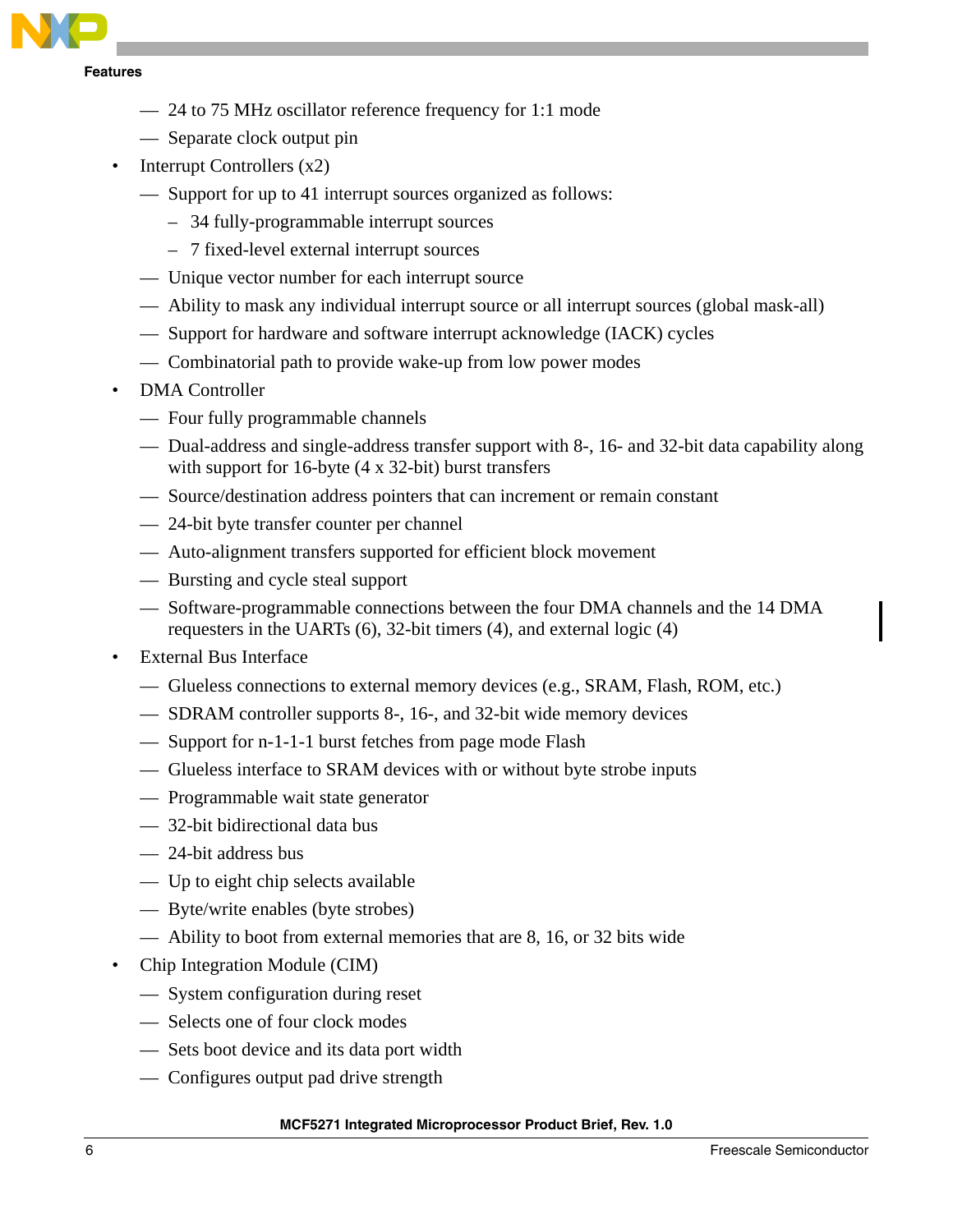- Unique part identification number and part revision number
- Reset
	- Separate reset in and reset out signals
	- Six sources of reset: Power-on reset (POR), External, Software, Watchdog, PLL loss of clock, PLL loss of lock
	- Status flag indication of source of last reset
- General Purpose I/O interface
	- Up to 142 bits of general purpose I/O
	- Bit manipulation supported via set/clear functions
	- Unused peripheral pins may be used as extra GPIO
- JTAG support for system level board testing

### **3.2 V2 Core Overview**

The processor core is comprised of two separate pipelines that are decoupled by an instruction buffer. The two-stage Instruction Fetch Pipeline (IFP) is responsible for instruction-address generation and instruction fetch. The instruction buffer is a first-in-first-out (FIFO) buffer that holds prefetched instructions awaiting execution in the Operand Execution Pipeline (OEP). The OEP includes two pipeline stages. The first stage decodes instructions and selects operands (DSOC); the second stage (AGEX) performs instruction execution and calculates operand effective addresses, if needed.

The V2 core implements the ColdFire Instruction Set Architecture Revision A with added support for a separate user stack pointer register and four new instructions to assist in bit processing. Additionally, the MCF5271 core includes the enhanced multiply-accumulate unit (EMAC) for improved signal processing capabilities. The EMAC implements a 4-stage execution pipeline, optimized for 32 x 32 bit operations, with support for four 48-bit accumulators. Supported operands include 16- and 32-bit signed and unsigned integers as well as signed fractional operands and a complete set of instructions to process these data types. The EMAC provides superb support for execution of DSP operations within the context of a single processor at a minimal hardware cost.

### **3.3 Integrated Debug Module**

The ColdFire processor core debug interface is provided to support system debugging in conjunction with low-cost debug and emulator development tools. Through a standard debug interface, users can access real-time trace and debug information. This allows the processor and system to be debugged at full speed without the need for costly in-circuit emulators. The debug interface is a superset of the BDM interface provided on the 683xx family of parts.

The on-chip breakpoint resources include a total of 8 programmable registers—a set of address registers (with two 32-bit registers), a set of data registers (with a 32-bit data register plus a 32-bit data mask register), an address attribute register, a trigger definition register, and one 32-bit PC register plus a 32-bit PC mask register. These registers can be accessed through the dedicated debug serial communication channel or from the processor's supervisor mode programming model. The breakpoint registers can be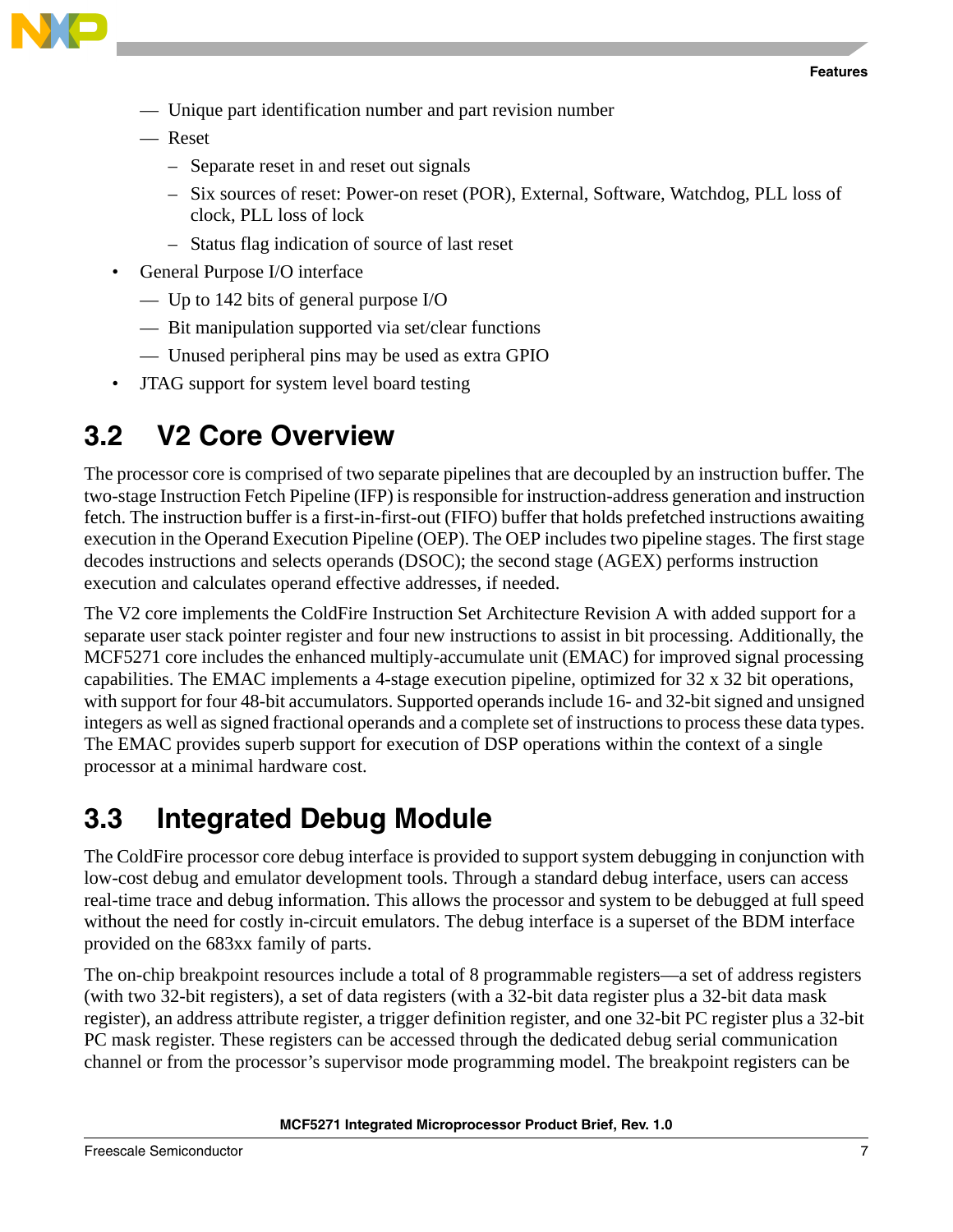

configured to generate triggers by combining the address, data, and PC conditions in a variety of single or dual-level definitions. The trigger event can be programmed to generate a processor halt or initiate a debug interrupt exception.

To support program trace, the Version 2 debug module provides processor status (PST[3:0]) and debug data (DDATA[3:0]) ports. These buses and the PSTCLK output provide execution status, captured operand data, and branch target addresses defining processor activity at the CPU's clock rate.

### **3.4 JTAG**

The MCF5271 supports circuit board test strategies based on the Test Technology Committee of IEEE and the Joint Test Action Group (JTAG). The test logic includes a test access port (TAP) consisting of a 16-state controller, an instruction register, and three test registers (a 1-bit bypass register, a 330-bit boundary-scan register, and a 32-bit ID register). The boundary scan register links the device's pins into one shift register. Test logic, implemented using static logic design, is independent of the device system logic.

The MCF5271 implementation can do the following:

- Perform boundary-scan operations to test circuit board electrical continuity
- Sample MCF5271 system pins during operation and transparently shift out the result in the boundary scan register
- Bypass the MCF5271 for a given circuit board test by effectively reducing the boundary-scan register to a single bit
- Disable the output drive to pins during circuit-board testing
- Drive output pins to stable levels

### **3.5 On-chip Memories**

### **3.5.1 Cache**

The 8-Kbyte cache can be configured into one of three possible organizations: an 8-Kbyte instruction cache, an 8-Kbyte data cache or a split 4-Kbyte instruction/4-Kbyte data cache. The configuration is software-programmable by control bits within the privileged Cache Configuration Register (CACR). In all configurations, the cache is a direct-mapped single-cycle memory, organized as 512 lines, each containing 16 bytes of data. The memories consist of a 512-entry tag array (containing addresses and control bits) and a 8-Kbyte data array, organized as 2048 x 32 bits.

If the desired address is mapped into the cache memory, the output of the data array is driven onto the ColdFire core's local data bus, completing the access in a single cycle. If the data is not mapped into the tag memory, a cache miss occurs and the processor core initiates a 16-byte line-sized fetch. The cache module includes a 16-byte line fill buffer used as temporary storage during miss processing. For all data cache configurations, the memory operates in write-through mode and all operand writes generate an external bus cycle.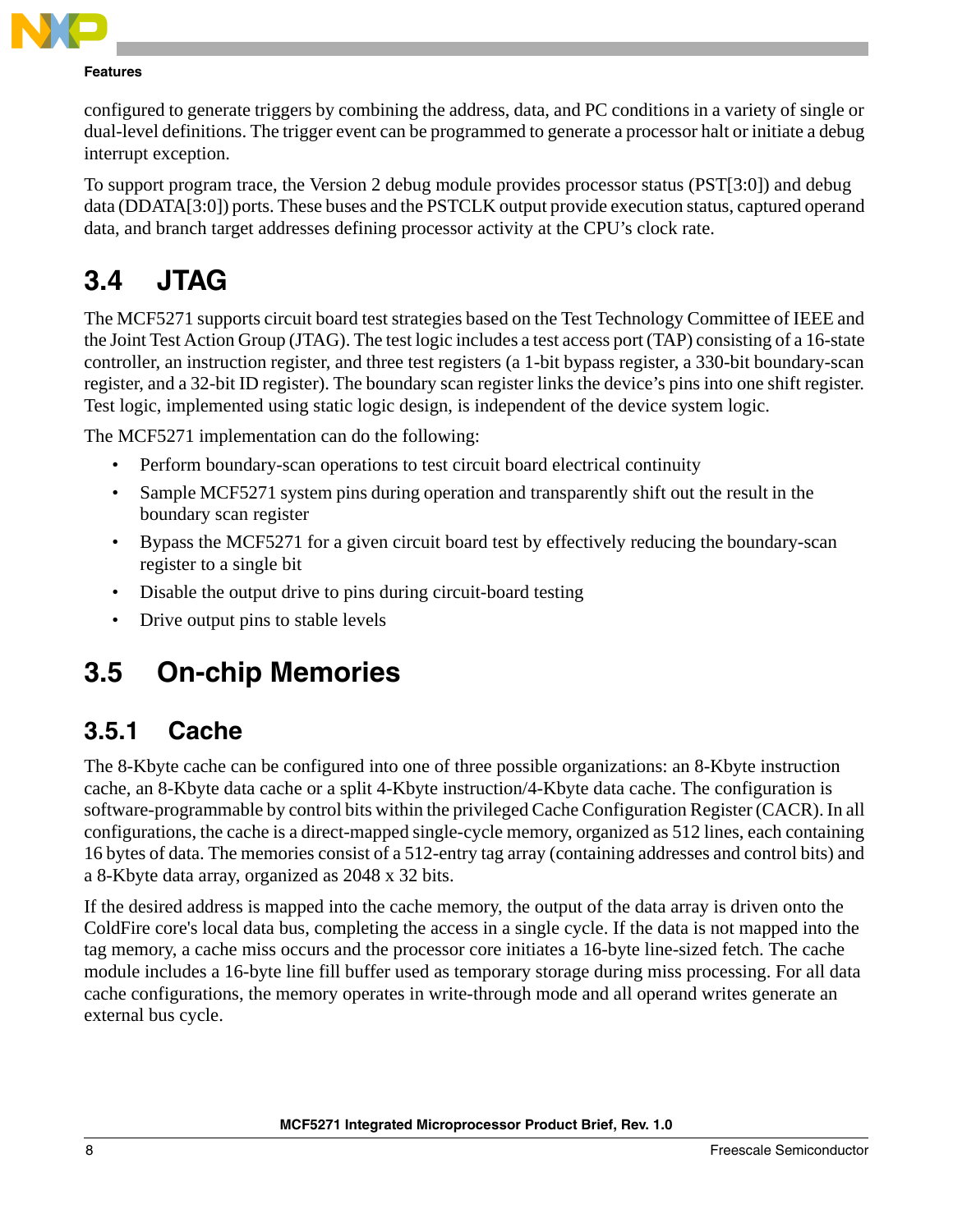

### **3.5.2 SRAM**

The SRAM module provides a general-purpose 64-Kbyte memory block that the ColdFire core can access in a single cycle. The location of the memory block can be set to any 64-Kbyte boundary within the 4-Gbyte address space. The memory is ideal for storing critical code or data structures, for use as the system stack, or for storing FEC data buffers. Because the SRAM module is physically connected to the processor's high-speed local bus, it can quickly service core-initiated accesses or memory-referencing commands from the debug module.

The SRAM module is also accessible by the DMA and FEC non-core bus masters. The dual-ported nature of the SRAM makes it ideal for implementing applications with double-buffer schemes, where the processor and a DMA device operate in alternate regions of the SRAM to maximize system performance. As an example, system performance can be increased significantly if Ethernet packets are moved from the FEC into the SRAM (rather than external memory) prior to any processing.

### **3.6 Fast Ethernet Controller (FEC)**

The MCF5271's integrated Fast Ethernet Controller (FEC) performs the full set of IEEE 802.3/Ethernet CSMA/CD media access control and channel interface functions. The FEC supports connection and functionality for the 10/100 Mbps 802.3 media independent interface (MII). It requires an external transceiver (PHY) to complete the interface to the media.

## **3.7 UARTs**

The MCF5271 contains three full-duplex UARTs that function independently. The three UARTs can be clocked by the system bus clock, eliminating the need for an externally supplied clock. They can use DMA requests on transmit-ready and receive-ready as well as interrupt requests for servicing. Flow control via U*n*CTS and U*n*RTS pins is provided on all three UARTS.

# **3.8 I2C Bus**

The I<sup>2</sup>C bus is a two-wire, bidirectional serial bus that provides a simple, efficient method of data exchange, minimizing the interconnection between devices. This bus is suitable for applications requiring occasional communications over a short distance between many devices.

# **3.9 QSPI**

The queued serial peripheral interface module provides a high-speed synchronous serial peripheral interface with queued transfer capability. It allows up to 16 transfers to be queued at once, eliminating CPU intervention between transfers.

# **3.10 Cryptography**

The superset device, MCF5271, incorporates small, fast, dedicated hardware accelerators for random number generation, message digest and hashing, and the DES, 3DES, and AES block cipher functions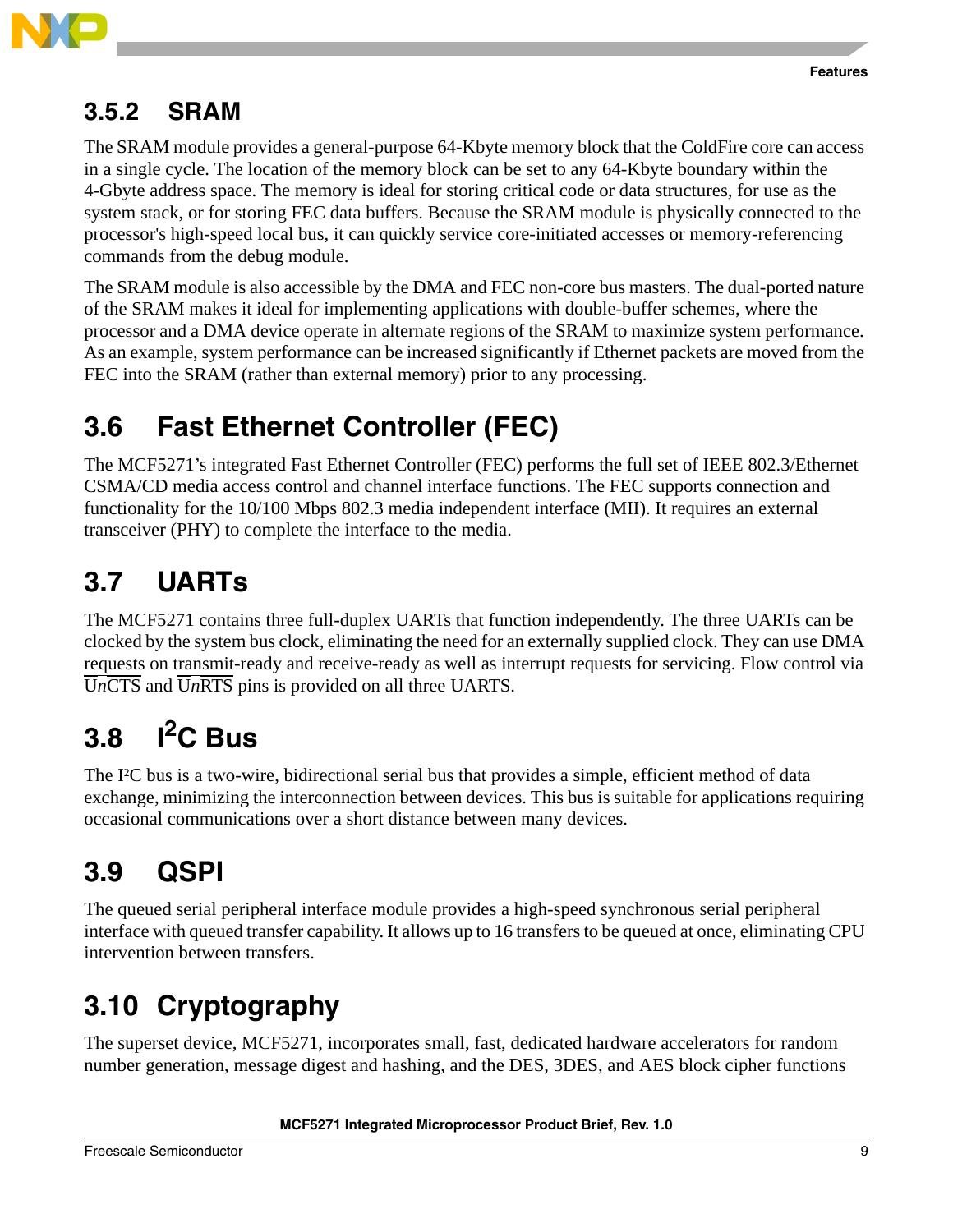

allowing for the implementation of common Internet security protocol cryptography operations with performance well in excess of software-only algorithms.

# **3.11 DMA Timers (DTIM0-DTIM3)**

There are four independent, DMA-transfer-generating 32-bit timers (DTIM[3:0]) on the MCF5271. Each timer module incorporates a 32-bit timer with a separate register set for configuration and control. The timers can be configured to operate from the system clock or from an external clock source using one of the DTIN*n* signals. If the system clock is selected, it can be divided by 16 or 1. The input clock is further divided by a user-programmable 8-bit prescaler which clocks the actual timer counter register (TCR*n*). Each of these timers can be configured for input capture or reference compare mode. By configuring the internal registers, each timer may be configured to assert an external signal, generate an interrupt on a particular event or cause a DMA transfer.

# **3.12 Periodic Interrupt Timers (PIT0-PIT3)**

The four periodic interrupt timers (PIT[3:0]) are 16-bit timers that provide precise interrupts at regular intervals with minimal processor intervention. Each timer can either count down from the value written in its PIT modulus register, or it can be a free-running down-counter.

## **3.13 Software Watchdog Timer**

The watchdog timer is a 16-bit timer that facilitates recovery from runaway code. The watchdog counter is a free-running down-counter that generates a reset on underflow. To prevent a reset, software must periodically restart the countdown.

### **3.14 Clock Module and Phase Locked Loop (PLL)**

The clock module contains a crystal oscillator (OSC), phase-locked loop (PLL), reduced frequency divider (RFD), status/control registers, and control logic. To improve noise immunity, the PLL and OSC have their own power supply inputs, VDDPLL and VSSPLL. All other circuits are powered by the normal supply pins, VDD, VSS, OVDD, and OVSS.

# **3.15 Interrupt Controllers (INTC0, INTC1)**

There are two interrupt controllers on the MCF5271, each of which can support up to 63 interrupt sources each for a total of 126. Each interrupt controller is organized as 7 levels with 9 interrupt sources per level. Each interrupt source has a unique interrupt vector, and 56 of the 63 sources of a given controller provide a programmable level [1-7] and priority within the level.

### **3.16 DMA Controller**

The Direct Memory Access (DMA) Controller Module provides an efficient way to move blocks of data with minimal processor interaction. The DMA module provides four channels (DMA0-DMA3) that allow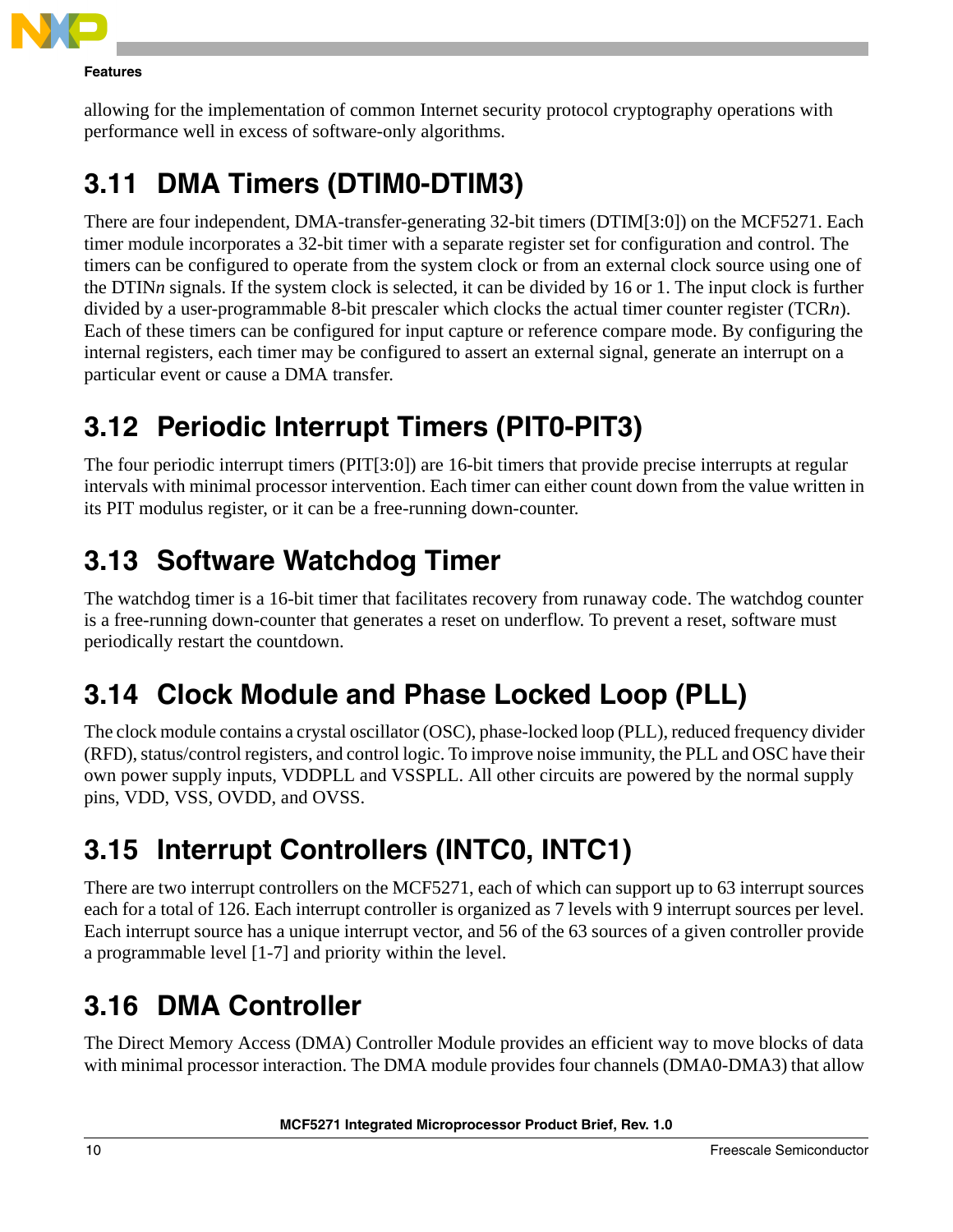

byte, word, longword or 16-byte burst line transfers. These transfers are triggered by software explicitly setting a DCR*n*[START] bit. Other sources include the DMA timer, external sources via the DREQ signal, and UARTs. The DMA controller supports dual address to off-chip or on-chip devices.

### **3.17 External Interface Module (EIM)**

The external bus interface handles the transfer of information between the core and memory, peripherals, or other processing elements in the external address space. Features have been added to support external Flash modules, for secondary wait states on reads and writes, and a signal to support Active-Low Address Valid (a signal on most Flash memories).

Programmable chip-select outputs provide signals to enable external memory and peripheral circuits, providing all handshaking and timing signals for automatic wait-state insertion and data bus sizing.

Base memory address and block size are programmable, with some restrictions. For example, the starting address must be on a boundary that is a multiple of the block size. Each chip select can be configured to provide read and write enable signals suitable for use with most popular static RAMs and peripherals. Data bus width (8-bit, 16-bit, or 32-bit) is programmable on all chip selects, and further decoding is available for protection from read-only access.

### **3.18 SDRAM Controller**

The SDRAM controller provides all required signals for glueless interfacing to a variety of JEDEC-compliant SDRAM devices. SRAS/SCAS address multiplexing is software configurable for different page sizes. To maintain refresh capability without conflicting with concurrent accesses on the address and data buses,  $\overline{SD\_SRAS}$ ,  $\overline{SD\_SCAS}$ ,  $\overline{SD\_WE}$ ,  $SD\_CS[1:0]$  and  $SD\_CKE$  are dedicated SDRAM signals.

### **3.19 Reset**

The reset controller is provided to determine the cause of reset, assert the appropriate reset signals to the system, and keep track of what caused the last reset. The power management registers for the internal low-voltage detect (LVD) circuit are implemented in the reset module. There are six sources of reset:

- External
- Power-on reset (POR)
- Watchdog timer
- Phase locked-loop (PLL) loss of lock
- PLL loss of clock
- Software

External reset on the RSTOUT pin is software-assertable independent of chip reset state. There are also software-readable status flags indicating the cause of the last reset.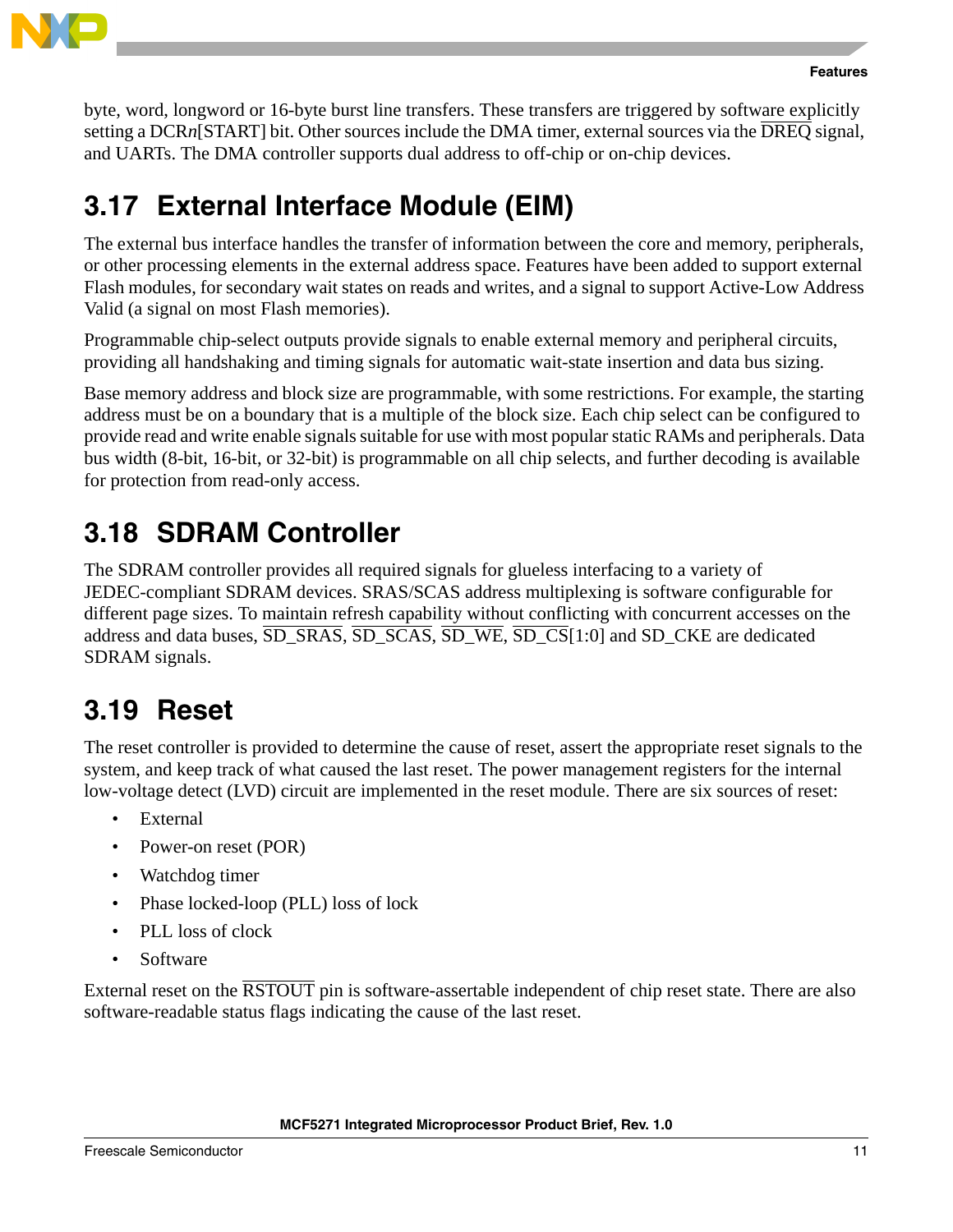

# **3.20 GPIO**

Like the MC68332, unused bus interface and peripheral pins on the MCF5271 can be used as discrete general-purpose inputs and outputs. These are managed by a dedicated GPIO module that logically groups all pins into ports located within a contiguous block of memory-mapped control registers.

All of the pins associated with the external bus interface may be used for several different functions. Their primary function is to provide an external memory interface to access off-chip resources. When not used for this, all of the pins may be used as general-purpose digital I/O pins. In some cases, the pin function is set by the operating mode, and the alternate pin functions are not supported.

The digital I/O pins on the MCF5271 are grouped into 8-bit ports. Some ports do not use all eight bits. Each port has registers that configure, monitor, and control the port pins.

# <span id="page-11-0"></span>**4 Documentation**

A list of available documentation which provides a complete description of the MCF5271 and their development support tools is available on the Freescale web page, [http://www.freescale.com/coldfire.](http://www.freescale.com/coldfire) Documentation is available from a local Freescale distributor, a Freescale sales office, the Freescale Literature Distribution Center, or through the above Freescale web address.

# <span id="page-11-1"></span>**5 Document Revision History**

Table 3 provides a revision history for this document.

| Rev. No. | <b>Substantive Change(s)</b>                                                                                                                                                                                                                                                                                                                                                                                                                                                                            |  |  |
|----------|---------------------------------------------------------------------------------------------------------------------------------------------------------------------------------------------------------------------------------------------------------------------------------------------------------------------------------------------------------------------------------------------------------------------------------------------------------------------------------------------------------|--|--|
| 0        | - Initial version                                                                                                                                                                                                                                                                                                                                                                                                                                                                                       |  |  |
| 1.0      | - Device is now available in 150 MHz versions. Updated specs where necessary to reflect this<br>improvement.<br>- Changed instances of Motorola with Freescale throughout.<br>- Corrected various mistakes in Figure 1 block diagram including: removed overbar from DACK<br>signals and added overbars to UnCTS and UnRTS.<br>- Removed documentation table in Section 4, "Documentation" as it was outdated. Point users to<br>the Freescale web site for the latest list of available documentation. |  |  |

|  |  | <b>Table 2. Document Revision History</b> |  |  |
|--|--|-------------------------------------------|--|--|
|--|--|-------------------------------------------|--|--|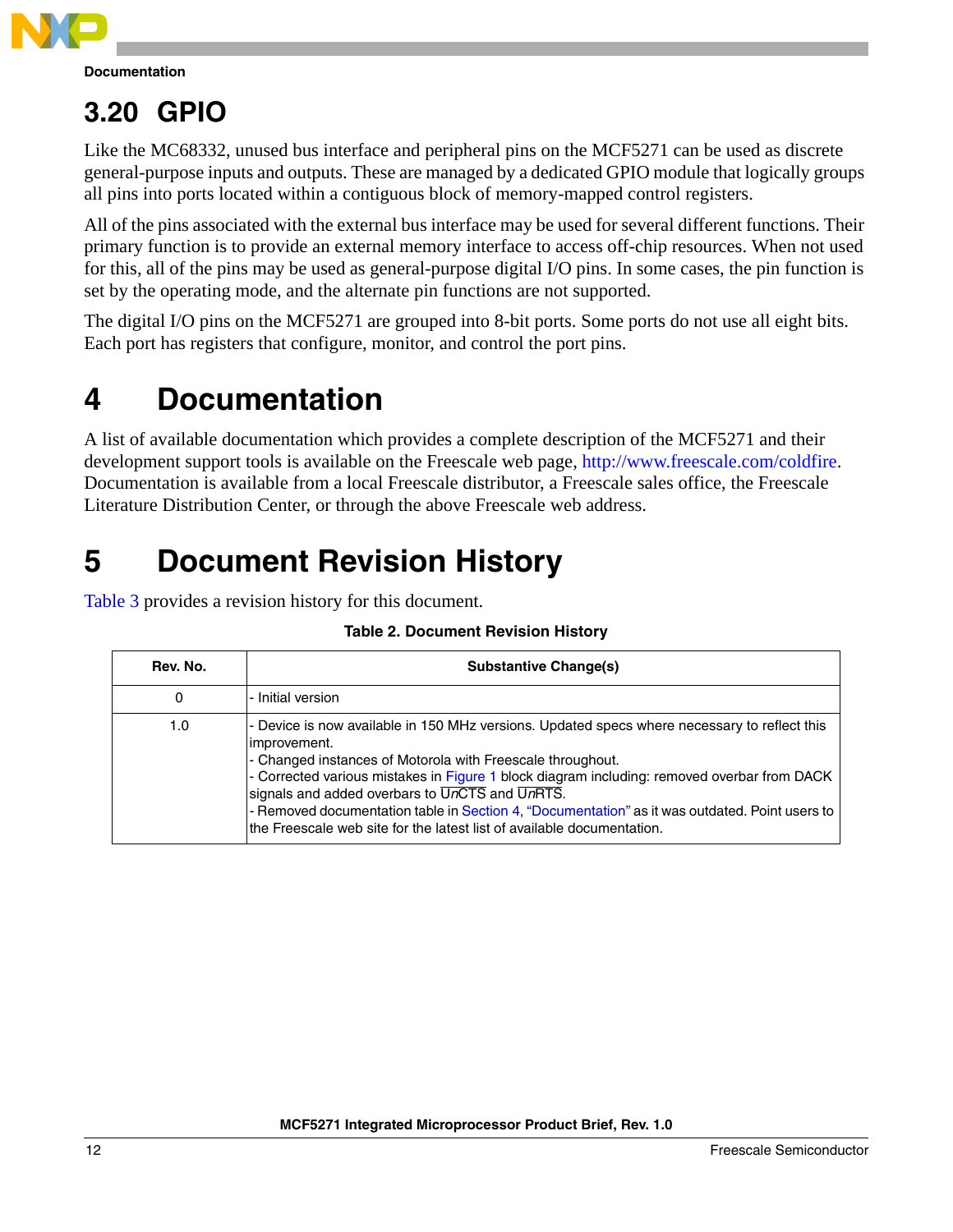

 $\overline{\phantom{a}}$ 

### **THIS PAGE INTENTIONALLY LEFT BLANK**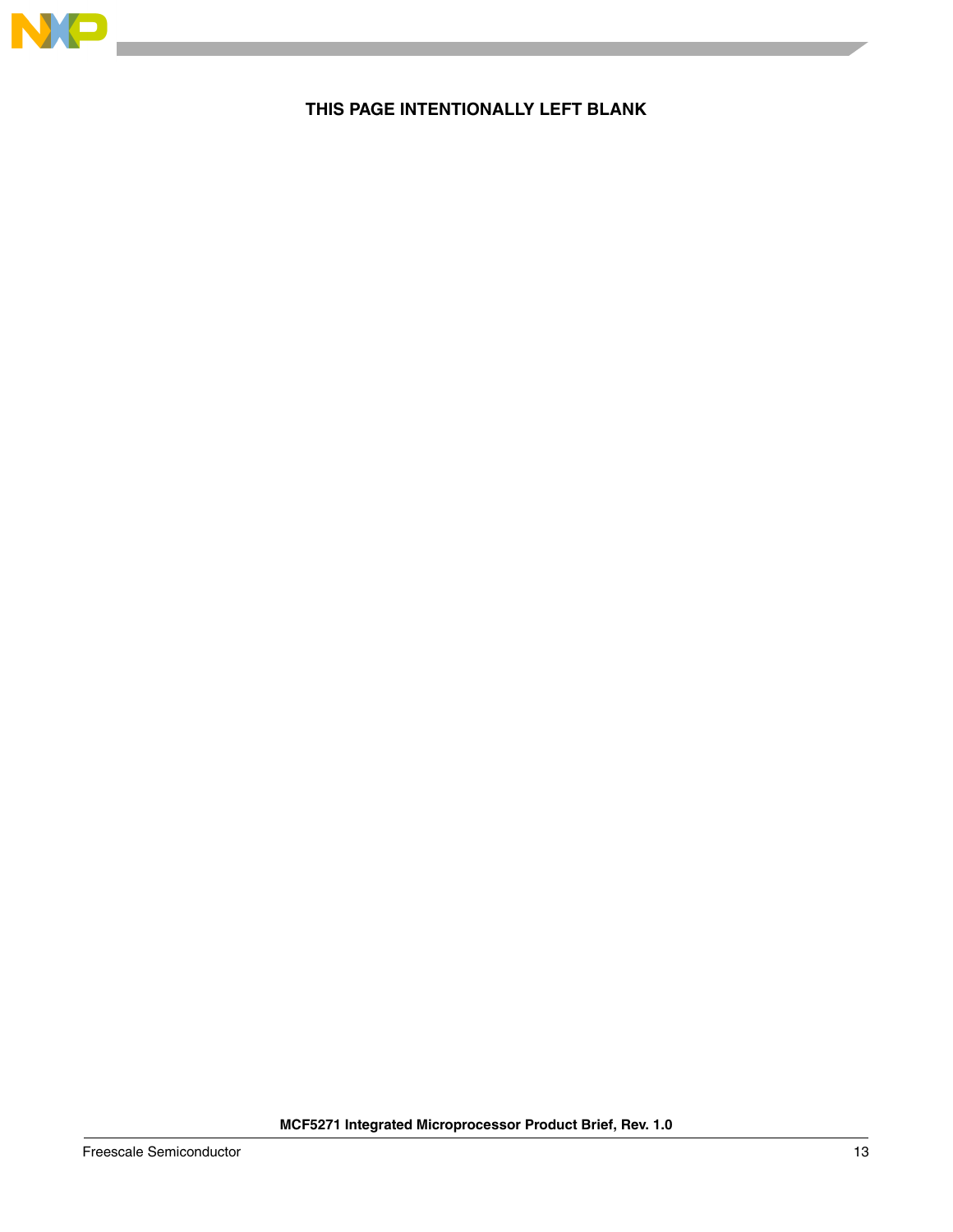

 $\overline{\phantom{a}}$ 

### **THIS PAGE INTENTIONALLY LEFT BLANK**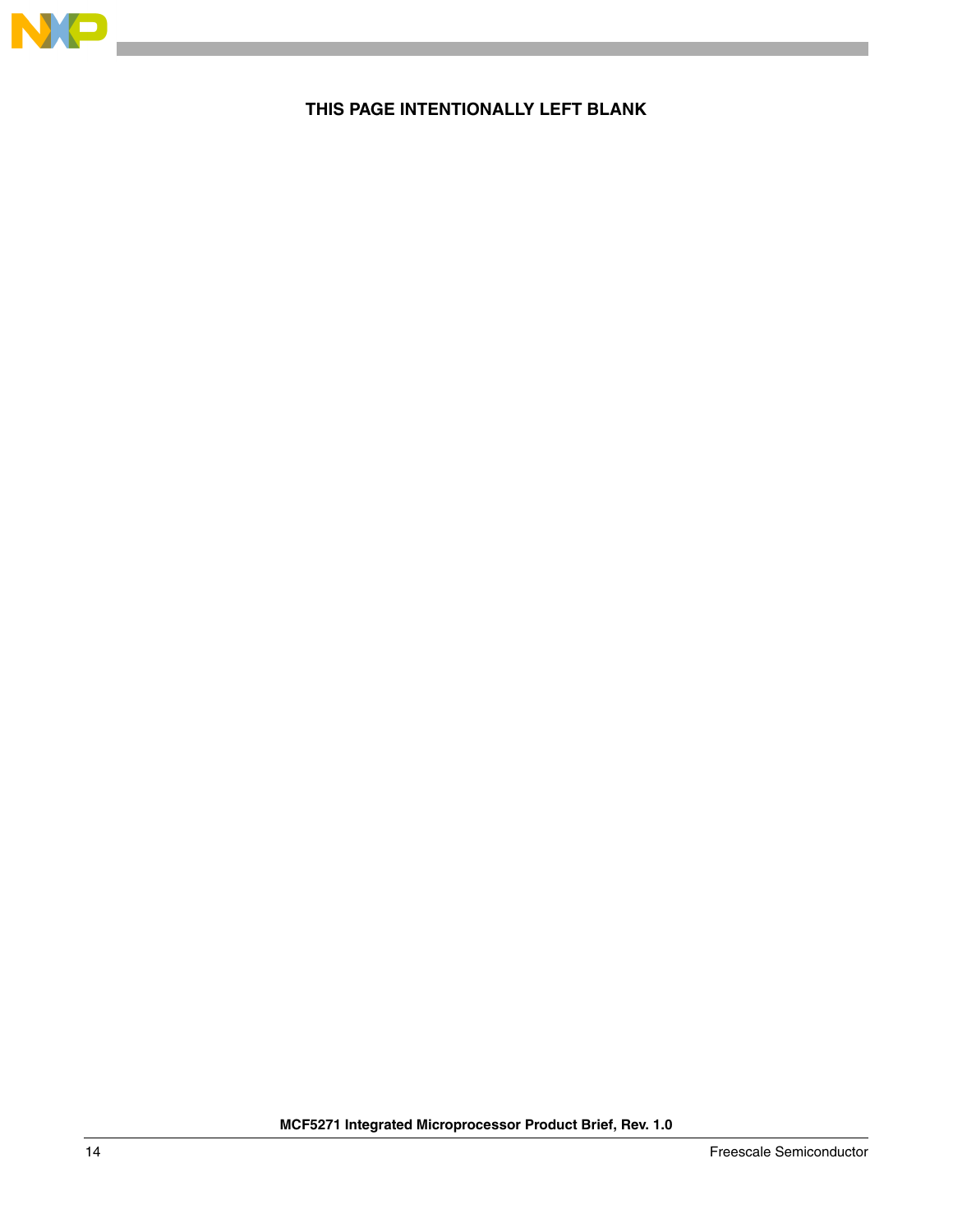

 $\overline{\phantom{a}}$ 

### **THIS PAGE INTENTIONALLY LEFT BLANK**